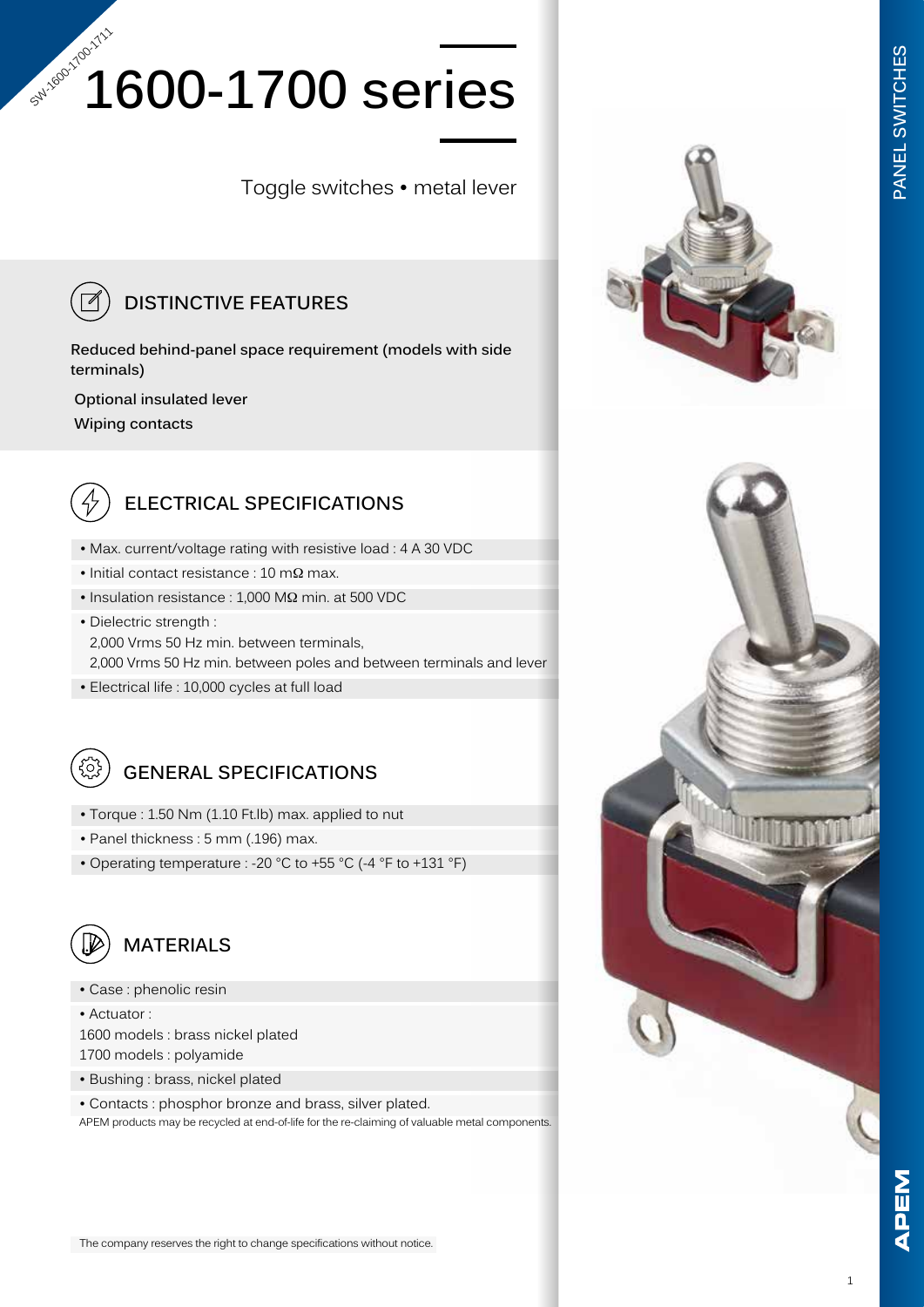# **1600-1700 series**

Toggle switches • metal lever













## **ABOUT THIS SERIES**

**Sealing boots** are available on models 1600 to protect the switches against dust and water. See "Sealing boots" section of website.

 $\mathbb{D}$ **Mounting accessories :** standard hardware supplied with all models : 1 hex nut U42 and 1 knurled nut U411. It is presented in the "Hardware" section of website.